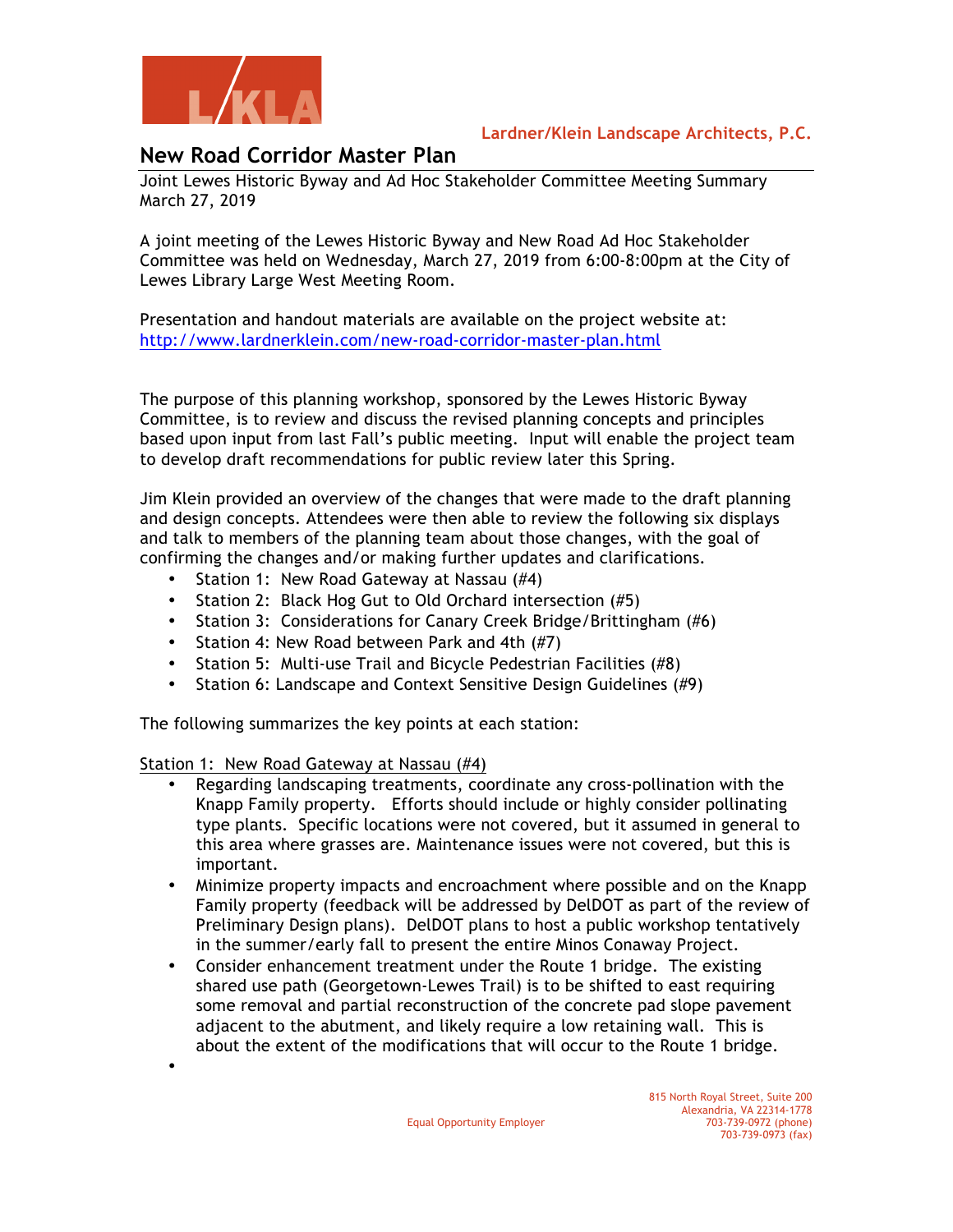## Station 2: Black Hog Gut to Old Orchard intersection (#5)

- Approach for keeping both options shown. DelDOT will evaluate and if a signal is required based upon traffic studies, then the roundabout option will move forward.
- If roundabout moves forward, then property impacts will need to be addressed through sizing of the roundabout and shifting its location to the south and west (toward the stormwater management pond which will need to be reconfigured)
- Traffic calming measure (splitter island) at Kansas was added and the limited commenters on this display noted that it was acceptable, pending sizing of the left turn lane area as needed for turning movements into Sand Dunes Village.
- The ped/bike connection on Old Orchard to New Road Trail were noted as important

## Station 3: Considerations for Canary Creek Bridge/Brittingham (#6)

- There was a total group consensus on the preference of a thin sleek bridge profile.
- Multiple conversations were related to the addition of a multi-use path.
	- o One person preferred the idea of a separate bridge structure for pedestrians and bicyclists only.
		- **The concern from this particular person was the relatively** narrow width of the nearby Gordon's Pond trail and the difficulty for two bicyclists passing in opposite direction.
	- $\circ$  The majority of the residents thought that cost and environmental impact would be too great for a separate pedestrian structure. In that case, they preferred a multi-use path separated from traffic lanes with a barrier mounted to a curb.
		- ! An example of this configuration was shown on the bottom right hand side of the display board.
	- o Given anticipated future development of the Brittingham Farm (Lewes Waterfront Preserve) there was a preference for the multi-use path to reside on the south side of the bridge tying into the developers proposed portion of the path.
- Everyone agreed that an open style see through parapet on both sides of the bridge, including the barrier separating traffic from pedestrians, was exceedingly preferred. The consensus was that that this would provide the best sight lines to view Canary Creek.
	- o One person suggested the use of a thin cable barrier to be used on the outside edge of the multi-use path. This style would be similar to the cable barrier system utilized nearby at the Canal Front Park in downtown Lewes.
		- ! This particular person also discussed the possibility of damage from floating debris during a large storm event and thought that should be considered in the final design.
- There was some concern over the total length/elevation of bridge structure and the impact that raising the road will have on nearby properties and driveways.
- Local residents of Pilottown Park development (located northeast of the bridge) shared that there is designated public access space behind the residents along Seagull Drive. A pedestrian trail was potentially installed, but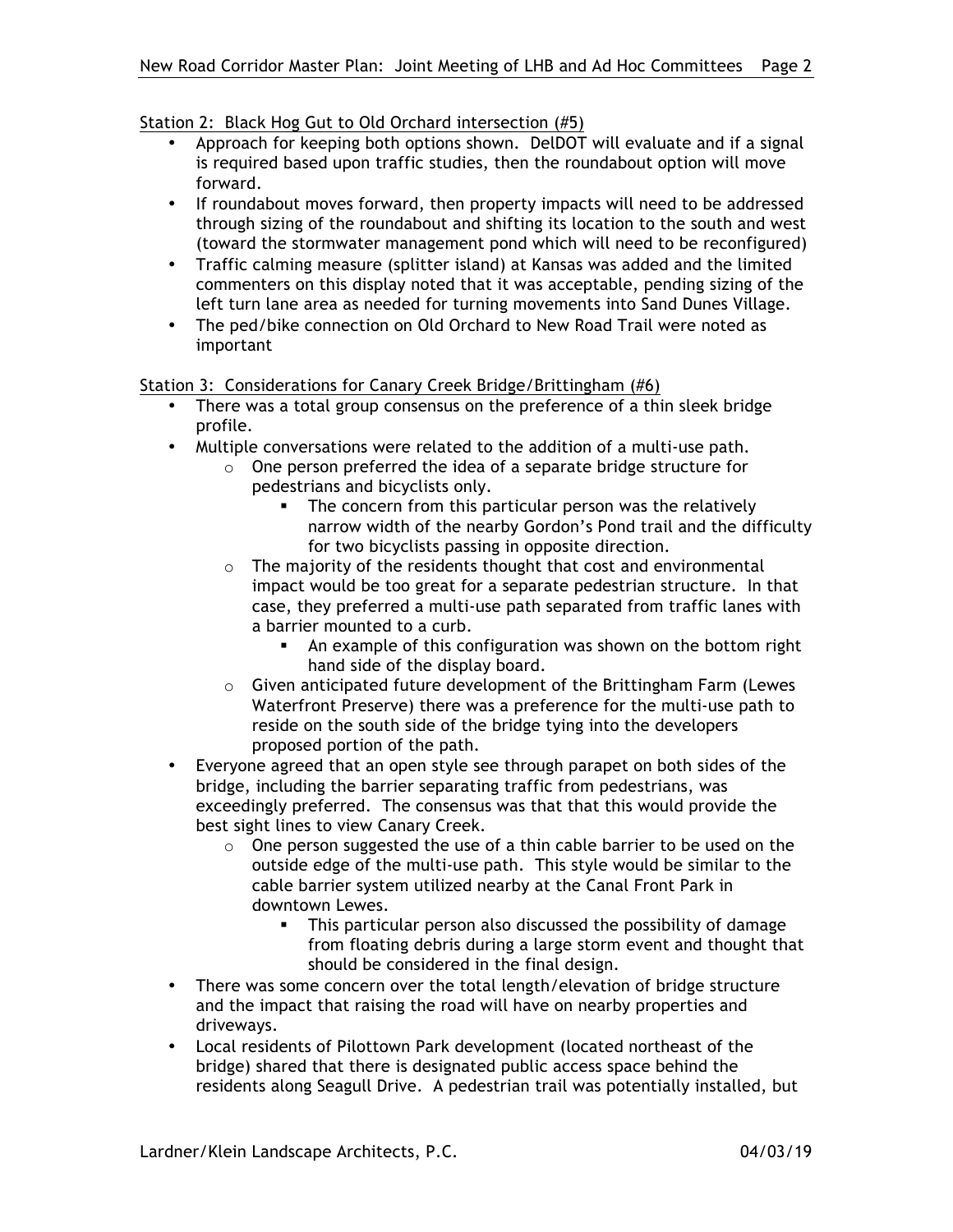the entrance to the trail and the intent for future access/connectivity was not discussed.

- There was some concern over the full road closure and the need to detour traffic during construction. Residents cited the large amount of housing and the Harbor Healthcare and Rehabilitation center nearby that would be impacted by the closure.
- A few attendees brought up the presence of fisherman that use the bridge to throw fishing nets over and catch small fish used for bait. They asked that we consider this use and potentially provide a small parking area to assist.
- A few attendees discussed the potential for the addition of a kayak launch area.

Station 4: New Road between Park and 4th (#7)

- Extensive discussion among many residents of this section resulted in the following path forward for addressing stormwater management and nuisance flooding, in order:
	- o Continue to work on maintaining and restoring the ditch line that carries water on the south side of New Road towards Canary Creek
	- o Adjacent property owners on the north side (generally between Church and 4th Street) expressed a willingness to maintain a roadside bio-swale and/or rain garden to treat the quality of runoff and quantity that enters the ditch system (similar in design character as that shown on the display) if constructed as part of any road reconfiguration and stormwater management effort.
	- o Work with DelDOT and City to develop an overall "grey-green" infrastructure enhancement plan that would combine a closed drainage system with infiltration swales and/or median swales (to be designed at a future date) to increase the sustainability of the stormwater management system at least through the next 20-30 year period of climate change and sea-level rise.
- Residents pointed out (and locations were drawn on the map) contributing culverts feeding the existing ditch system from both sides including the tax ditches (known collectively as Highland Acres) that contribute water towards Canary Creek and along a short segment of New Road west of Park Road. These will be added to the concept plan map)
- A suggestion was made to shift the planned multi-use trail to east side of New Road by building a boardwalk over a portion of the ditch section to minimize impact to the ditch system. A follow-up statement was provided by Marianne Ennis after the meeting. This alternative will be considered as part of the draft plan and compared with the other two options.
- Concerns were expressed regarding the potential impact of sea-level rise on depths to water table and whether or not that would limit capacity for infiltration and affect the function of the ditches and any enhancements made to encourage infiltration.
- Concerns were expressed about siltation on any infiltration capacity for median bio-swales and who would maintain them on a regular basis to ensure that they continue to function as desired.
- Concerns were expressed about the water quality within the ditches east of  $4<sup>th</sup>$ Street and the desire to convert those ditches to a closed drainage system it frequently fills with silts and causes waters to stagnate.